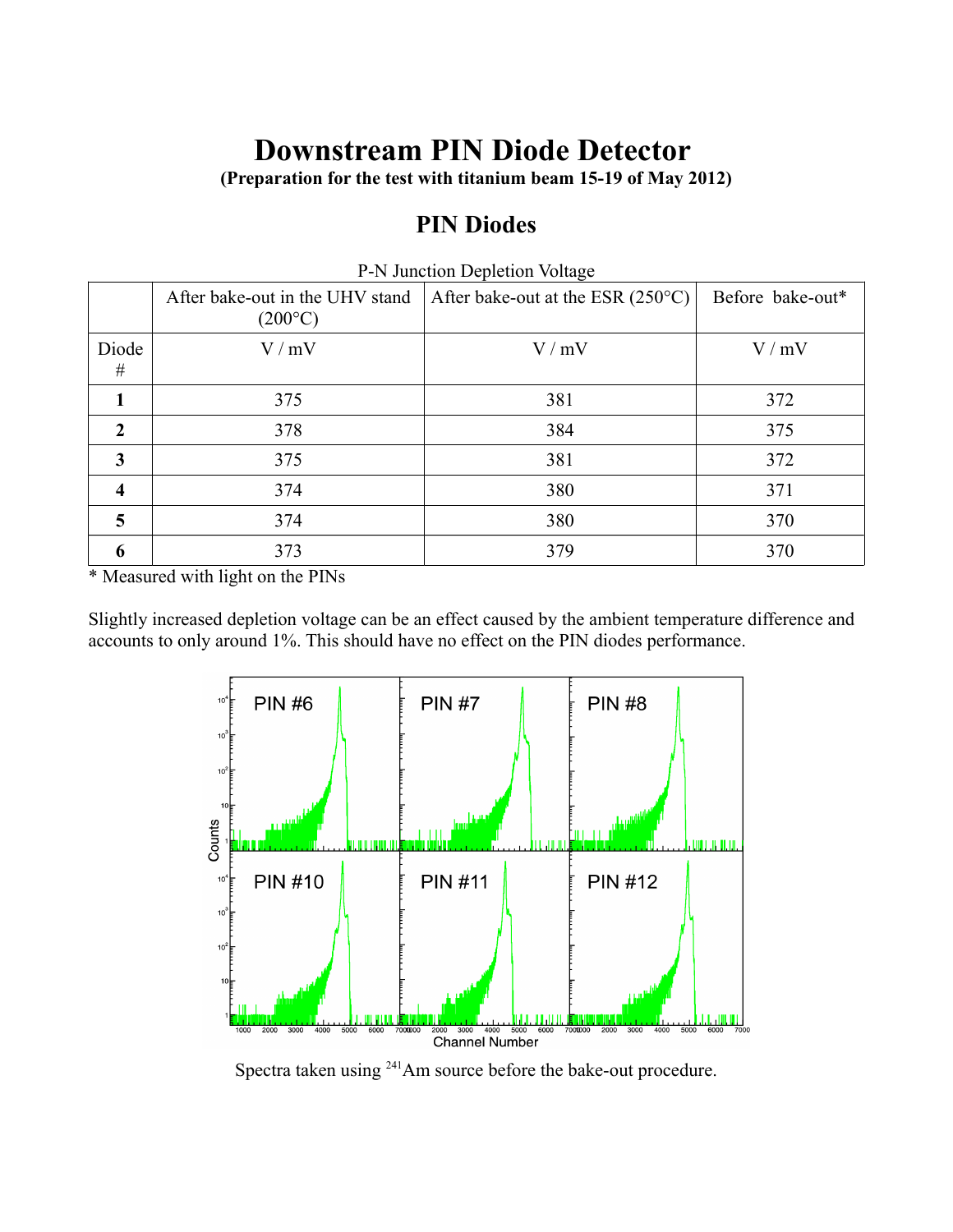## **Preamps**

- CSTA 8-folded preamps with Cf=10pF will be used
- Measured response to 5.49MeV <sup>241</sup>Am is ~10mV(to 50Ohm)
- This should give  $\sim$  420mV response to 56Ni (or 58Ni) with 400MeV/u (which gives  $\sim$  230MeV in 500µm Si)
- preamp outputs for the P+ side are **negative**



Mounted preamps on the Linear-Motion mechanism of the PIN detector